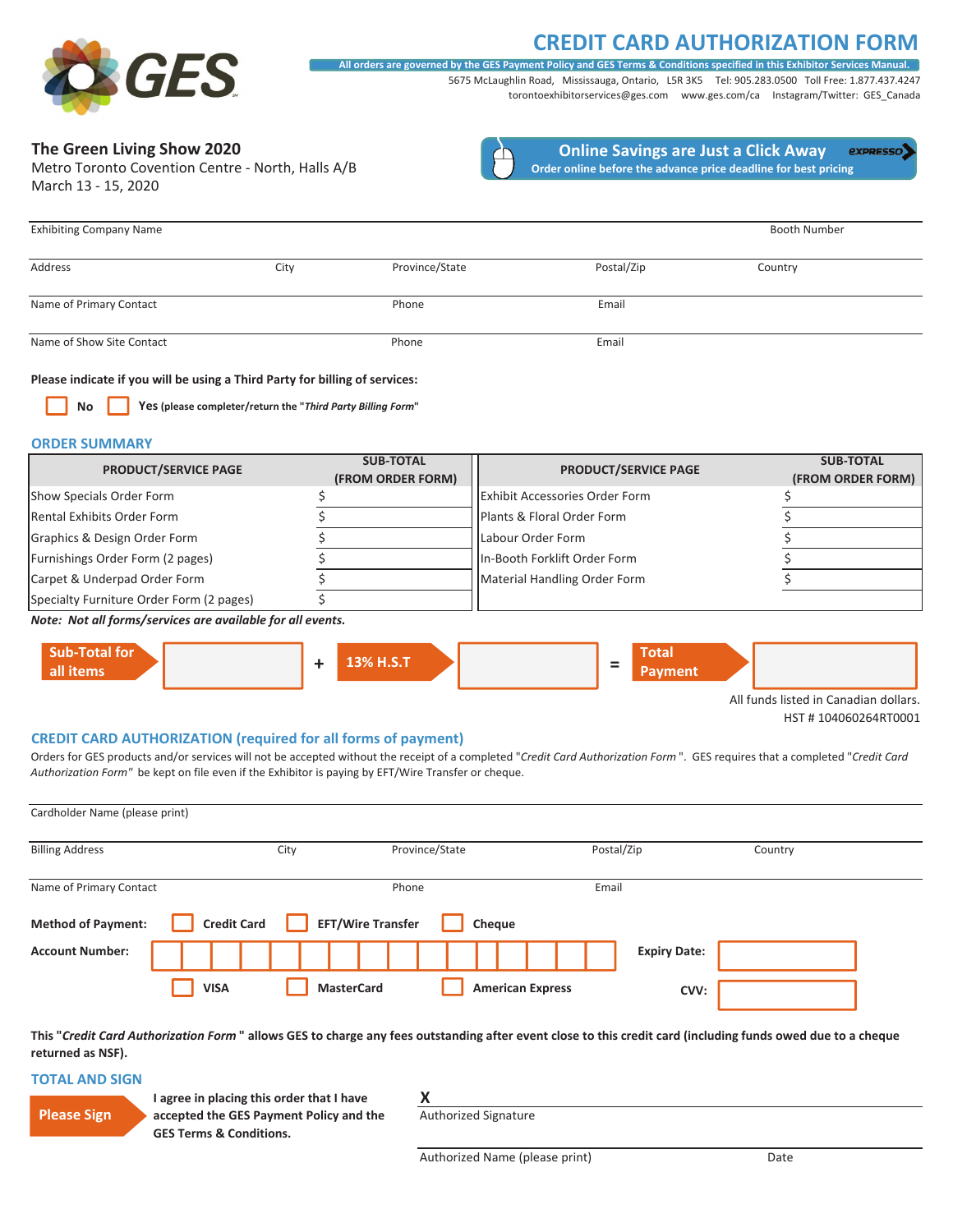## **THIRD PARTY BILLING FORM**



5675 McLaughlin Road, Mississauga, Ontario, L5R 3K5 Tel: 905.283.0500 Toll Free: 1.877.437.4247 torontoexhibitorservices@ges.com www.ges.com/ca Instagram/Twitter: GES\_Canada All orders are governed by the GES Payment Policy and GES Terms & Conditions specified in this Exhibitor Services Man

## **The Green Living Show 2020**

March 13 - 15, 2020 Metro Toronto Covention Centre - North, Halls A/B



#### \* Return this form when a third party (any party other than the exhibiting company) ("Agent") should be billed for services.

#### **STEP 1 - EXHIBITING COMPANY INFORMATION**

| <b>Exhibiting Company Name</b> |                                |                                                                                                                                                    |                        |                                                                                                                                                                  |                     | <b>Booth Number</b>             |  |
|--------------------------------|--------------------------------|----------------------------------------------------------------------------------------------------------------------------------------------------|------------------------|------------------------------------------------------------------------------------------------------------------------------------------------------------------|---------------------|---------------------------------|--|
| Address                        |                                | City                                                                                                                                               | Province/State         | Postal/Zip                                                                                                                                                       |                     | Country                         |  |
| Name of Primary Contact        |                                | Phone                                                                                                                                              |                        | Email                                                                                                                                                            |                     |                                 |  |
| Name of Show Site Contact      |                                | Phone                                                                                                                                              |                        | Email                                                                                                                                                            |                     |                                 |  |
| <b>All Services</b>            |                                | STEP 2 - INDICATE SERVICES TO BE BILLED TO THIRD PARTY<br>Authorization" with this form if the Third Party is not to be invoiced for all services. |                        | (If the Third Party is not to be invoiced for "all services", please select specific services below. Exhibitor is required to complete & return the "Credit Card |                     |                                 |  |
| <b>Rental Exhibits</b>         | <b>Furnishings &amp; Decor</b> |                                                                                                                                                    | <b>Booth Cleaning</b>  | <b>In-Booth Forklift Services</b>                                                                                                                                |                     | <b>Logistics &amp; Shipping</b> |  |
| Graphics                       | Carpet & Underpad              |                                                                                                                                                    | <b>Labour Services</b> | <b>Material Handling</b>                                                                                                                                         |                     | <b>Customs Brokerage</b>        |  |
| Other (please specify)         |                                |                                                                                                                                                    |                        |                                                                                                                                                                  |                     |                                 |  |
| <b>STEP 3</b>                  | - THIRD PARTY INFORMATION      |                                                                                                                                                    |                        |                                                                                                                                                                  |                     |                                 |  |
| Third Party Company Name       |                                |                                                                                                                                                    |                        |                                                                                                                                                                  |                     |                                 |  |
| Address                        |                                | City                                                                                                                                               | Province/State         | Postal/Zip                                                                                                                                                       |                     | Country                         |  |
| Name of Primary Contact        |                                | Phone                                                                                                                                              |                        | Email                                                                                                                                                            |                     |                                 |  |
| Name of Show Site Contact      |                                | Phone                                                                                                                                              |                        | Email                                                                                                                                                            |                     |                                 |  |
|                                |                                | <b>STEP 4 - CREDIT CARD AUTHORIZATION (required for all forms of payment)</b>                                                                      |                        |                                                                                                                                                                  |                     |                                 |  |
| Cardholder Name (please print) |                                |                                                                                                                                                    |                        |                                                                                                                                                                  |                     |                                 |  |
| <b>Billing Address</b>         |                                | City                                                                                                                                               | Province/State         | Postal/Zip                                                                                                                                                       |                     | Country                         |  |
| Name of Primary Contact        |                                | Phone                                                                                                                                              |                        | Email                                                                                                                                                            |                     |                                 |  |
| Name of Show Site Contact      |                                | Phone                                                                                                                                              |                        | Email                                                                                                                                                            |                     |                                 |  |
| <b>Method of Payment:</b>      | <b>Credit Card</b>             | <b>EFT/Wire Transfer</b>                                                                                                                           | Cheque                 |                                                                                                                                                                  |                     |                                 |  |
| <b>Account Number:</b>         |                                |                                                                                                                                                    |                        |                                                                                                                                                                  | <b>Expiry Date:</b> |                                 |  |
|                                | <b>VISA</b>                    | <b>MasterCard</b>                                                                                                                                  |                        | <b>American Express</b>                                                                                                                                          | CVV:                |                                 |  |

GES reserves the right to deny any Third Party billing request that is not complete or not received by the Advance Price Deadline Date. It is understood and agreed that the Exhibiting Company is ultimately responsible for payment of charges for services requested by the Exhibiting Company or its Agents, and for all acts and/or omissions of its Agents. If an Agent does not pay the invoice by the last day of the event, charges will revert to the Exhibiting Company. All invoices are due and payable upon receipt. GES' Terms & Conditions of Contract and GES' Payment Policy apply to both the Exhibiting Company and all Agents. We require your complete credit card information even if you are paying by cheque or EFT/Wire Transfer.

#### **TOTAL AND SIGN**



**I agree in placing this order that I have accepted the GES Payment Policy and the GES Terms & Conditions.**

**X** Authorized Signature

All funds listed in Canadian dollars. HST # 104060264RT0001

#### Authorized Name (please print) Date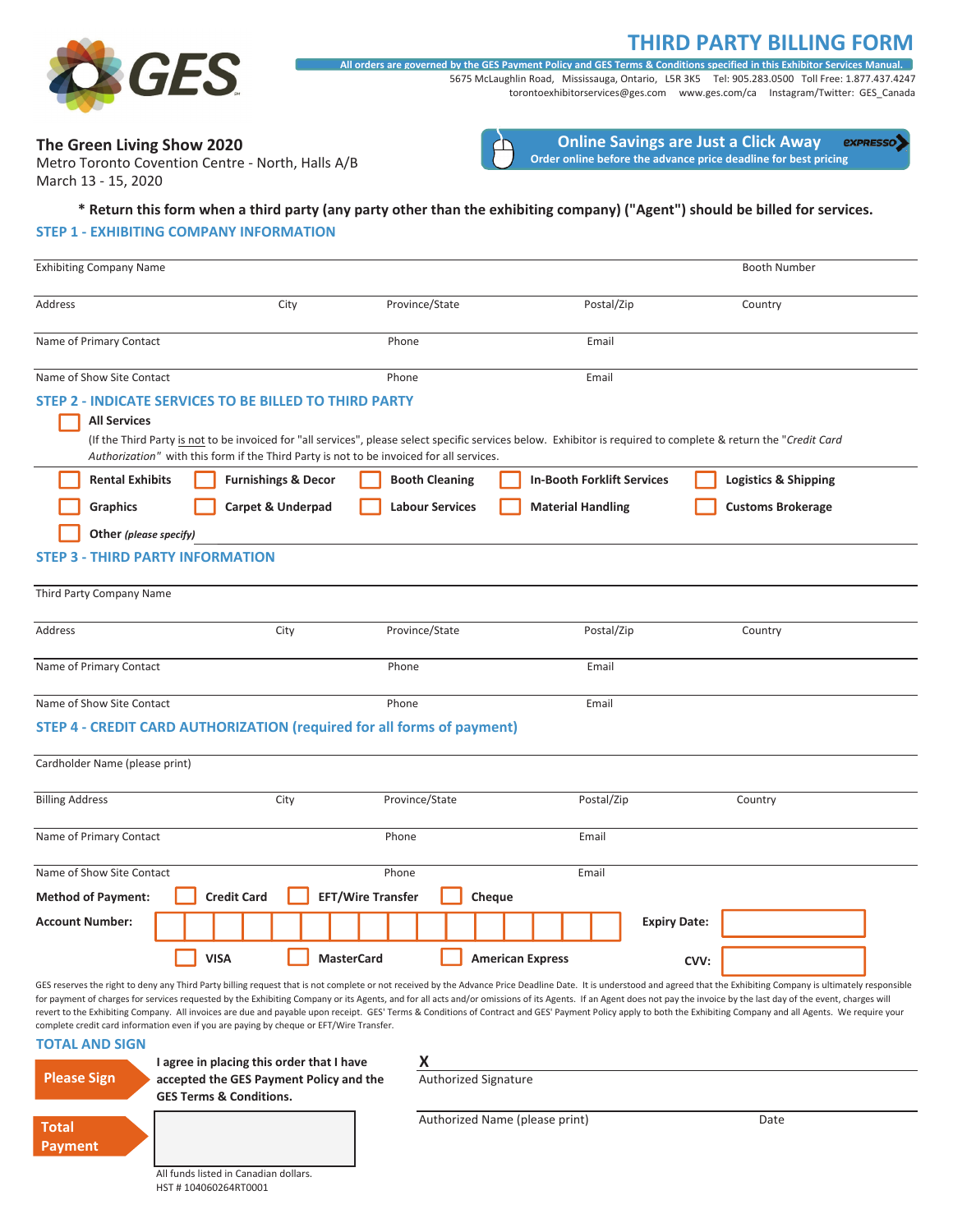# **POLICY**

**expresso** 



5675 McLaughlin Road, Mississauga, Ontario, L5R 3K5 Tel: 905.283.0500 Toll Free: 1.877.437.4247 torontoexhibitorservices@ges.com www.ges.com/ca Instagram/Twitter: GES\_Canada All orders are governed by the GES Payment Policy and GES Terms & Conditions specified in this Exhibitor Services Manual.

**The Green Living Show 2020**

**Online Savings are Just a Click Away Order online before the advance price deadline for best pricing**

Metro Toronto Covention Centre - North, Halls A/B March 13 - 15, 2020

## **ADVANCE PRICING:**

To qualify for the Advance Price, orders must be received **with full payment on or before the Advance Price Deadline Date**.Advance Price for online orders and offline (email/fax) orders varies. After the Advance Price Deadline Date has passed, orders will be charged the Standard Price as listed online and on the order forms. Orders without payment will not be processed until payment is received and may be charged the Standard Price.

#### **METHOD OF PAYMENT:**

GES accepts VISA, MasterCard, American Express, Debit, EFTs/Wire Transfers and cheques as methods of payment. Purchase Orders are not considered payment. Exhibitors will be charged \$20.00 for cheques returned as NSF.

#### **EFT/WIRE TRANSFER INFORMATION:**

To properly credit your account, please complete the "*Electronic Funds/Wire Transfer Form* " included within this exhibitor manual.**Note:** There is a minimum service charge applicable on all EFT/Wire Transfers (\$20.00 North America, \$40.00 International). Any additional fees are the responsibility of the Exhibitor and may vary depending on processing bank. Please ensure that transfers are received a minimum of ten (10) days prior to the event.

### **PAYMENT SCHEDULE:**

Payment for all services must be pre-paid in full. GES will not provide Material Handling, In-Booth Forklift , and/or Labour Services without a completed "*Credit Card Authorization Form* " on file.

#### **THIRD PARTY BILLING:**

Exhibitors may arrange for an Exhibitor Appointed Contractor (EAC) or Third Party agent to manage their exhibit and order services on their behalf. GES will agree to this arrangement provided that the EAC/agent makes satisfactory payment arrangements with us. In the event that an authorized EAC/agent does not pay for GES services as agreed upon, the Exhibitor is ultimately responsible for all charges incurred on its behalf. See "*Third Party Billing Form* " included in this manual.

#### **ADJUSTMENTS AND CALCULATIONS:**

Adjustments to an invoice will not be made after the close of the event. Some items, services, and labour are subject to cancellation fees. Refer to each order form for specific details.

**EXHIBITORS MUST PAY 13% H.S.T. ON ALL ORDERS WHEN EXHIBITING IN ONTARIO.**